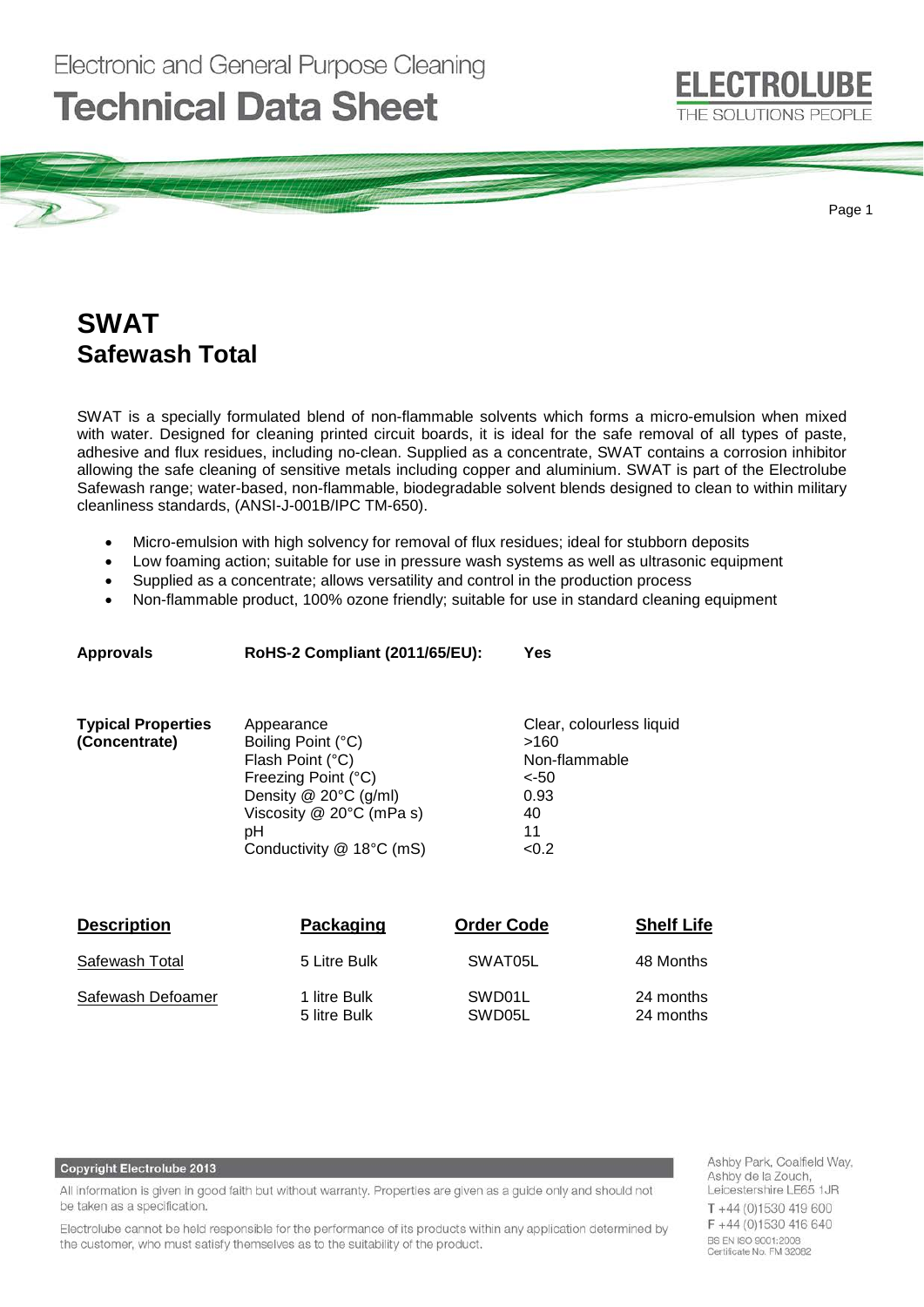

# **Directions for Use**

Safewash Total is a low foam cleaner, suitable for use in dishwasher and in-line pressure systems, as well as Ultrasonic and spray under immersion applications. In the event that contaminants to the cleaning solution cause foaming during use, additions of Safewash Defoamer (SWD) can be made as necessary.

#### **Spray application**

For a typical application, Safewash Total should be diluted to 20% with de-ionised water and applied for a wash time of 5-10 minutes at 40-60°C. The specific cycle required will be dependent on the age and type of residue being removed, the re-flow profile and the effectiveness of the cleaning machine. The cleaning stage should be followed by a de-ionised water rinse and a drying stage. The length of time required for rinsing and drying the PCB depends on the circuit design and the efficiency of the rinsing/drying unit. Air-knives can be used as an optional extra to reduce temperature or total energy required.

A typical cycle using a Miele 6002 Industrial Washer:

- 1. Cleaning, Safewash Total diluted to 20% v/v, at 50°C for 10 minutes
- 2. Mains water rinse, 1 minute at 40°C
- 3. De-ionised water rinse, 3 minutes at 70°C
- 4. Hot air dry, 15 minutes at 115°C

Once cooled to below 30°C the residues and soils will precipitate and can be filtered out of the cleaning solution, extending the life of the cleaner. Typically a 50-75 micron cotton wound filter would be suitable.

### **Ultrasonic and spray under immersion application**

| <b>Application Temperature:</b> | Typically 30-40°C |
|---------------------------------|-------------------|
| Application Concentration:      | Typically 15%     |

For immersion applications, Safewash Total should be diluted with de-ionised water to typically 15%. The cleaning time will depend on the nature of the residues and the process temperature but is typically 5-15 minutes. The wash stage should be followed by thorough rinsing in de-ionised water and drying.

## **Solution Control**

There are a number of methods that can be used to monitor the concentration of the cleaning solution and the level of contamination. The suitability of the methods will depend on the specific application; they can be affected by type of residue being removed by the cleaner, the quality of the water used to make the solution and also the effectiveness of the filtration system. Cleaning efficiency in the application should be monitored and the cleaning solution replaced as necessary. The following graphs provide some starting points for monitoring solutions of SWAT.

**Copyright Electrolube 2013** 

All information is given in good faith but without warranty. Properties are given as a guide only and should not be taken as a specification.

Electrolube cannot be held responsible for the performance of its products within any application determined by the customer, who must satisfy themselves as to the suitability of the product.

Ashby Park, Coalfield Way, Ashby de la Zouch, Leicestershire LE65 1JR T+44 (0)1530 419 600 F+44 (0)1530 416 640 BS EN ISO 9001:2008 Certificate No. FM 32082

**ELECTROLUBE**